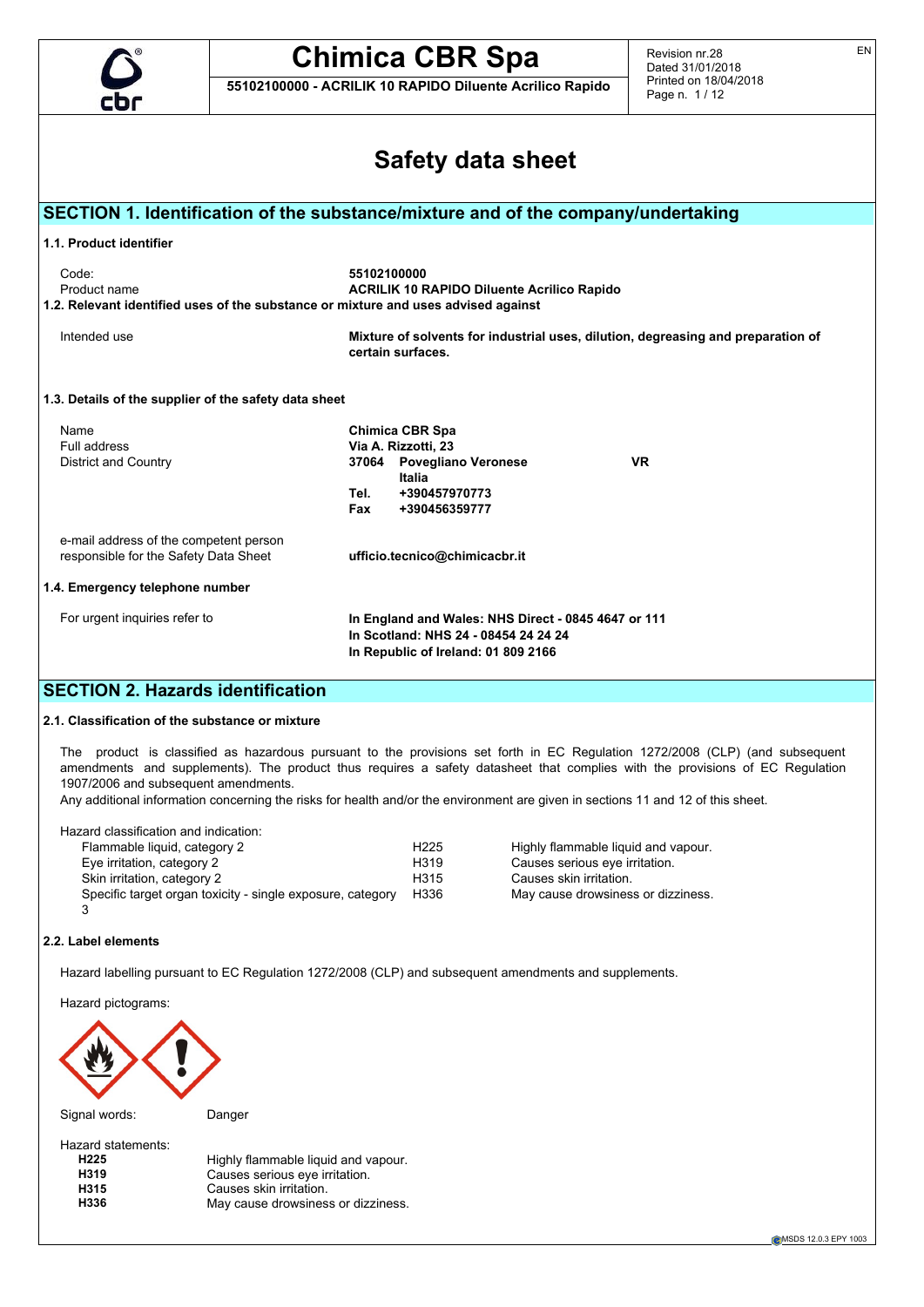

**55102100000 - ACRILIK 10 RAPIDO Diluente Acrilico Rapido**

Revision nr.28 Dated 31/01/2018 Printed on 18/04/2018 Page n. 2 / 12

**SECTION 2. Hazards identification** ... / >>

| Precautionary statements:<br>P101<br>P102<br>P280<br>P312<br>P501     |                                                                                                                   | If medical advice is needed, have product container or label at hand.<br>Keep out of reach of children.<br>Wear protective gloves / eye protection / face protection.<br>Call a POISON CENTER or a doctor if you feel unwell.<br>Dispose of the product or container as required by the Environmental Regulations of their country |  |  |  |  |  |
|-----------------------------------------------------------------------|-------------------------------------------------------------------------------------------------------------------|------------------------------------------------------------------------------------------------------------------------------------------------------------------------------------------------------------------------------------------------------------------------------------------------------------------------------------|--|--|--|--|--|
| <b>Contains:</b>                                                      | <b>N-BUTYL ACETATE</b><br><b>ACETONE</b>                                                                          | METHYL ETHYL KETONE                                                                                                                                                                                                                                                                                                                |  |  |  |  |  |
| VOC (Directive 2004/42/EC) :                                          |                                                                                                                   |                                                                                                                                                                                                                                                                                                                                    |  |  |  |  |  |
|                                                                       | Preparatory and cleaning - preparatory products.<br>VOC given in g/litre of product in a ready-to-use condition : |                                                                                                                                                                                                                                                                                                                                    |  |  |  |  |  |
| Limit value:                                                          |                                                                                                                   | 850                                                                                                                                                                                                                                                                                                                                |  |  |  |  |  |
| VOC of product:                                                       |                                                                                                                   | 840,00                                                                                                                                                                                                                                                                                                                             |  |  |  |  |  |
| 2.3. Other hazards                                                    |                                                                                                                   |                                                                                                                                                                                                                                                                                                                                    |  |  |  |  |  |
|                                                                       |                                                                                                                   | On the basis of available data, the product does not contain any PBT or vPvB in percentage greater than 0,1%.                                                                                                                                                                                                                      |  |  |  |  |  |
|                                                                       |                                                                                                                   | <b>SECTION 3. Composition/information on ingredients</b>                                                                                                                                                                                                                                                                           |  |  |  |  |  |
| 3.1. Substances                                                       |                                                                                                                   |                                                                                                                                                                                                                                                                                                                                    |  |  |  |  |  |
| Information not relevant                                              |                                                                                                                   |                                                                                                                                                                                                                                                                                                                                    |  |  |  |  |  |
| 3.2. Mixtures                                                         |                                                                                                                   |                                                                                                                                                                                                                                                                                                                                    |  |  |  |  |  |
| <b>Contains:</b>                                                      |                                                                                                                   |                                                                                                                                                                                                                                                                                                                                    |  |  |  |  |  |
| <b>Identification</b>                                                 | Conc. %                                                                                                           | Classification 1272/2008 (CLP)                                                                                                                                                                                                                                                                                                     |  |  |  |  |  |
| CAS <sup>.</sup><br>EC.<br>215-535-7<br>INDEX 601-022-00-9            | <b>XYLENE (MIXTURE OF ISOMERS)</b><br>1330-20-7<br>$45 - 48$<br>Reg. no. 01-2119488216-32-XXXX                    | Flam. Lig. 3 H226, Acute Tox. 4 H312, Acute Tox. 4 H332, Skin Irrit. 2 H315, Nota C                                                                                                                                                                                                                                                |  |  |  |  |  |
|                                                                       |                                                                                                                   |                                                                                                                                                                                                                                                                                                                                    |  |  |  |  |  |
| <b>ACETONE</b><br>CAS.<br>67-64-1                                     | $24 - 26$                                                                                                         | Flam. Lig. 2 H225, Eye Irrit. 2 H319, STOT SE 3 H336, EUH066                                                                                                                                                                                                                                                                       |  |  |  |  |  |
| EC.<br>200-662-2<br>INDEX 606-001-00-8                                | Reg. no. 01-2119471330-49-XXXX                                                                                    |                                                                                                                                                                                                                                                                                                                                    |  |  |  |  |  |
|                                                                       |                                                                                                                   |                                                                                                                                                                                                                                                                                                                                    |  |  |  |  |  |
| <b>N-BUTYL ACETATE</b><br>CAS<br>123-86-4<br>EС<br>204-658-1<br>INDEX | 14 - 16<br>607-025-00-1                                                                                           | Flam. Lig. 3 H226, STOT SE 3 H336, EUH066                                                                                                                                                                                                                                                                                          |  |  |  |  |  |
|                                                                       | Reg. no. 01-2119485493-29-XXXX                                                                                    |                                                                                                                                                                                                                                                                                                                                    |  |  |  |  |  |
| <b>ETHYLBENZENE</b>                                                   |                                                                                                                   |                                                                                                                                                                                                                                                                                                                                    |  |  |  |  |  |
| CAS<br>100-41-4<br>EC<br>202-849-4<br><i>INDEX</i>                    | $8 - 9$<br>601-023-00-4                                                                                           | Flam. Liq. 2 H225, Acute Tox. 4 H332, Asp. Tox. 1 H304, STOT RE 2 H373                                                                                                                                                                                                                                                             |  |  |  |  |  |
|                                                                       | Reg. no. 01-2119489370-35-XXXX                                                                                    |                                                                                                                                                                                                                                                                                                                                    |  |  |  |  |  |
| <b>METHYL ETHYL KETONE</b><br>CAS<br>78-93-3<br>EC<br>201-159-0       | 5 - 6                                                                                                             | Flam. Lig. 2 H225, Eye Irrit. 2 H319, STOT SE 3 H336, EUH066                                                                                                                                                                                                                                                                       |  |  |  |  |  |
| <i>INDEX</i>                                                          | 606-002-00-3<br>Reg. no. 01-2119457290-43-XXXX                                                                    |                                                                                                                                                                                                                                                                                                                                    |  |  |  |  |  |
|                                                                       | Note: Upper limit is not included into the range                                                                  |                                                                                                                                                                                                                                                                                                                                    |  |  |  |  |  |
|                                                                       |                                                                                                                   | The full wording of hazard (H) phrases is given in section 16 of the sheet.                                                                                                                                                                                                                                                        |  |  |  |  |  |

EN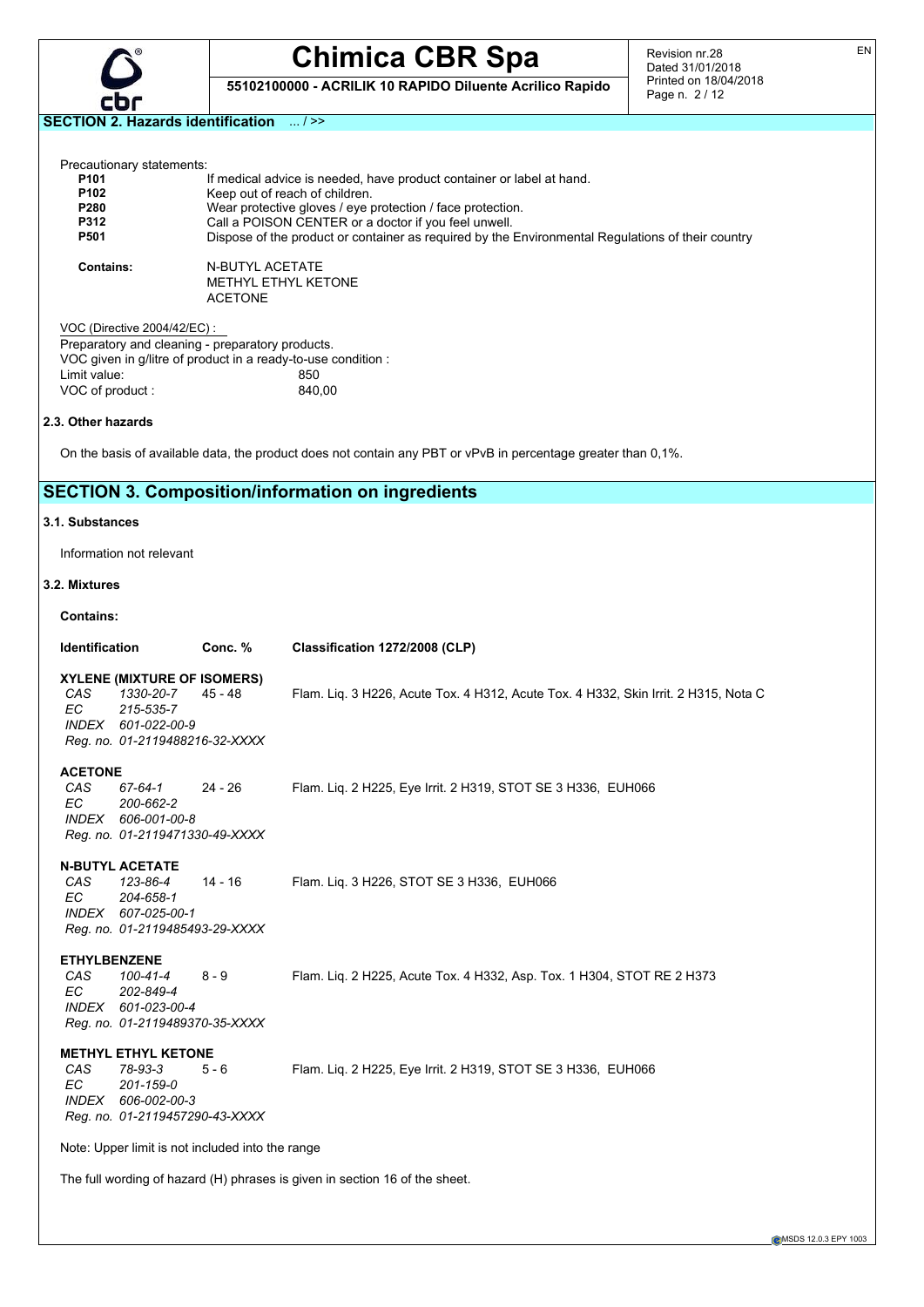

## **55102100000 - ACRILIK 10 RAPIDO Diluente Acrilico Rapido**

## **SECTION 4. First aid measures**

General advice: First Aid responders should pay attention to self-protection and use the recommended protective clothing (chemical resistant gloves, splash protection).

## **4.1. Description of first aid measures**

EYES: Remove contact lenses, if present. Wash immediately with plenty of water for at least 15 minutes, opening the eyelids fully. If problem persists, seek medical advice.

SKIN: Remove contaminated clothing. Rinse skin with a shower immediately. Get medical advice/attention immediately. Wash contaminated clothing before using it again.

INHALATION: Remove to open air. If the subject stops breathing, administer artificial respiration. Get medical advice/attention immediately.

INGESTION: Get medical advice/attention immediately. Do not induce vomiting. Do not administer anything not explicitly authorised by a doctor.

#### **4.2. Most important symptoms and effects, both acute and delayed**

Eyes: No effect recorded. Skin: moderately irritating, causes dryness of the epidermis. Inhalation: No effect recorded. Ingestion: If ingested do not induce vomiting. Even small amounts in the respiratory tract may cause pulmonary edema or bronchopneumonia.

Specific information on symptoms and effects caused by the product are unknown. For symptoms and effects caused by the contained substances, see chap. 11.

**4.3. Indication of any immediate medical attention and special treatment needed**

Information not available

## **SECTION 5. Firefighting measures**

Remove from fire all workers, excluding the emergency team .

### **5.1. Extinguishing media**

SUITABLE EXTINGUISHING EQUIPMENT

Extinguishing substances are: carbon dioxide, foam, chemical powder. For product loss or leakage that has not caught fire, water spray can be used to disperse flammable vapours and protect those trying to stem the leak.

UNSUITABLE EXTINGUISHING EQUIPMENT

Do not use jets of water. Water is not effective for putting out fires but can be used to cool containers exposed to flames to prevent explosions.

### **5.2. Special hazards arising from the substance or mixture**

HAZARDS CAUSED BY EXPOSURE IN THE EVENT OF FIRE

Excess pressure may form in containers exposed to fire at a risk of explosion. Do not breathe combustion products.

## **5.3. Advice for firefighters**

GENERAL INFORMATION

Use jets of water to cool the containers to prevent product decomposition and the development of substances potentially hazardous for health. Always wear full fire prevention gear. Collect extinguishing water to prevent it from draining into the sewer system. Dispose of contaminated water used for extinction and the remains of the fire according to applicable regulations.

SPECIAL PROTECTIVE EQUIPMENT FOR FIRE-FIGHTERS

Normal fire fighting clothing i.e. fire kit (BS EN 469), gloves (BS EN 659) and boots (HO specification A29 and A30) in combination with self-contained open circuit positive pressure compressed air breathing apparatus (BS EN 137).

## **SECTION 6. Accidental release measures**

#### **6.1. Personal precautions, protective equipment and emergency procedures**

Send away individuals who are not suitably equipped. Eliminate all sources of ignition (cigarettes, flames, sparks, etc.) from the leakage site.

Block the leakage if there is no hazard.

Wear suitable protective equipment (including personal protective equipment referred to under Section 8 of the safety data sheet) to prevent any contamination of skin, eyes and personal clothing. These indications apply for both processing staff and those involved in emergency procedures.

### **6.2. Environmental precautions**

The product must not penetrate into the sewer system or come into contact with surface water or ground water.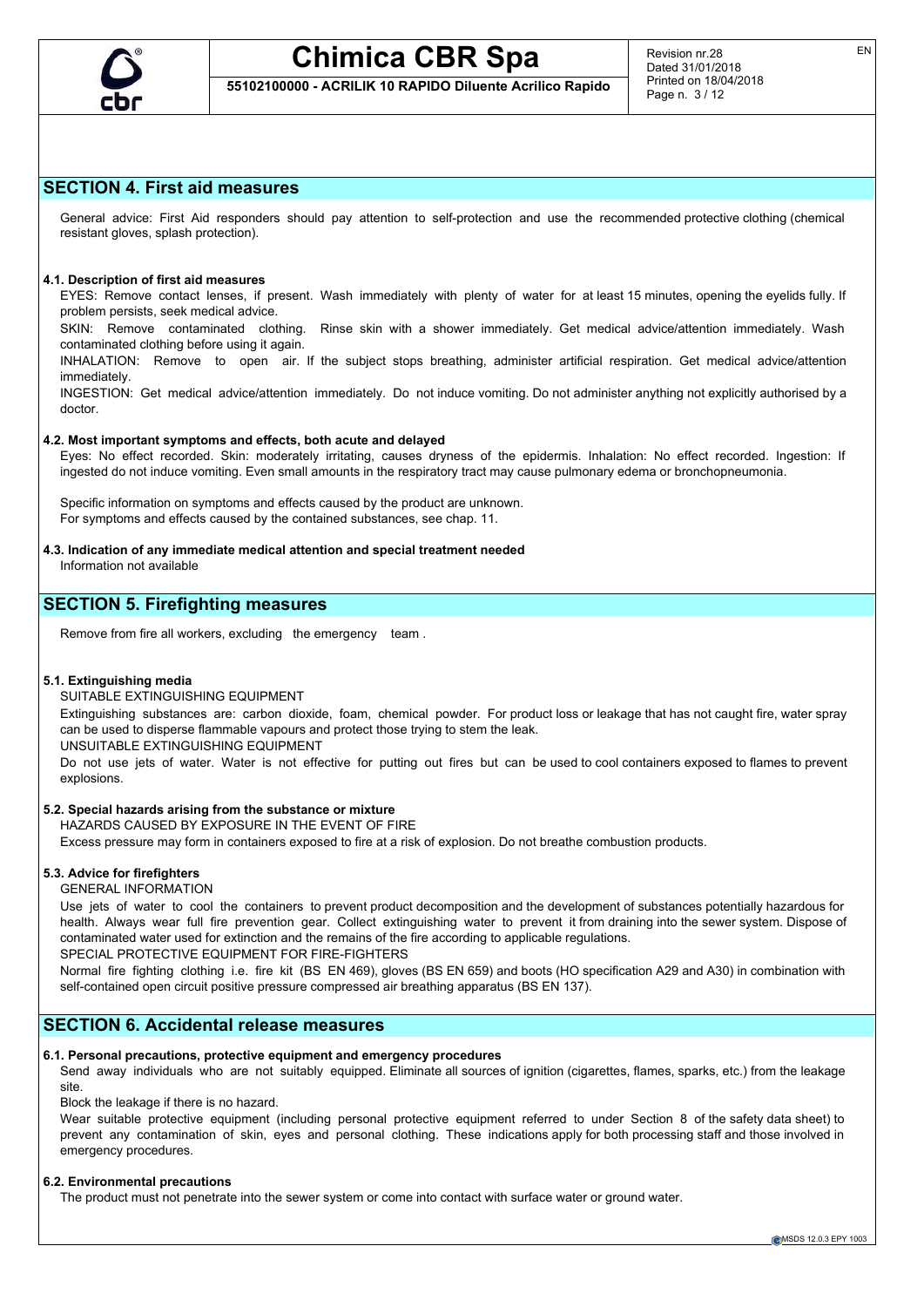

**55102100000 - ACRILIK 10 RAPIDO Diluente Acrilico Rapido**

## **SECTION 6. Accidental release measures** ... / >>

#### **6.3. Methods and material for containment and cleaning up**

Collect the leaked product into a suitable container. Evaluate the compatibility of the container to be used, by checking section 10. Absorb the remainder with inert absorbent material.

Make sure the leakage site is well aired. Check incompatibility for container material in section 7. Contaminated material should be disposed of in compliance with the provisions set forth in point 13.

#### **6.4. Reference to other sections**

Any information on personal protection and disposal is given in sections 8 and 13.

## **SECTION 7. Handling and storage**

#### **7.1. Precautions for safe handling**

Keep away from heat, sparks and naked flames; do not smoke or use matches or lighters. Vapours may catch fire and an explosion may occur; vapour accumulation is therefore to be avoided by leaving windows and doors open and ensuring good cross ventilation. Without adequate ventilation, vapours may accumulate at ground level and, if ignited, catch fire even at a distance, with the danger of backfire. Avoid bunching of electrostatic charges. When performing transfer operations involving large containers, connect to an earthing system and wear antistatic footwear. Vigorous stirring and flow through the tubes and equipment may cause the formation and accumulation of electrostatic charges. In order to avoid the risk of fires and explosions, never use compressed air when handling. Open containers with caution as they may be pressurised. Do not eat, drink or smoke during use. Avoid leakage of the product into the environment.

#### **7.2. Conditions for safe storage, including any incompatibilities**

Store only in the original container. Store the containers sealed, in a well ventilated place, away from direct sunlight. Store in a well ventilated place, keep far away from sources of heat, naked flames and sparks and other sources of ignition. Keep containers away from any incompatible materials, see section 10 for details.

#### **7.3. Specific end use(s)**

Information not available

## **SECTION 8. Exposure controls/personal protection**

### **8.1. Control parameters**

Regulatory References:

| DEU<br><b>ESP</b>        | Deutschland<br>España | MAK-und BAT-Werte-Liste 2012<br>INSHT - Límites de exposición profesional para agentes guímicos en España 2015 |
|--------------------------|-----------------------|----------------------------------------------------------------------------------------------------------------|
| <b>FRA</b><br><b>GBR</b> | France                | JORF n°0109 du 10 mai 2012 page 8773 texte n° 102                                                              |
| <b>GRC</b>               | Ελλάδα                | ΕΦΗΜΕΡΙΣ ΤΗΣ ΚΥΒΕΡΝΗΣΕΩΣ -ΤΕΥΧΟΣ ΠΡΩΤΟ Αρ. Φύλλου 19 - 9 Φεβρουαρίου 2012                                      |
| <b>HRV</b>               | Hrvatska              | NN13/09 - Ministarstvo gospodarstva, rada i poduzetništva                                                      |
| <b>ITA</b>               | Italia                | Decreto Legislativo 9 Aprile 2008, n.81                                                                        |
| <b>POL</b>               | Polska                | ROZPORZĄDZENIE MINISTRA PRACY I POLITYKI SPOŁECZNEJ z dnia 16 grudnia 2011r                                    |
| <b>SVK</b>               | Slovensko             | NARIADENIE VLÁDY Slovenskej republiky z 20. júna 2007                                                          |
| <b>SVN</b>               |                       |                                                                                                                |
| <b>TUR</b>               | Türkiye               | 2000/39/EC sayılı Direktifin ekidir                                                                            |
|                          | <b>TLV-ACGIH</b>      | ACGIH 2014                                                                                                     |

EN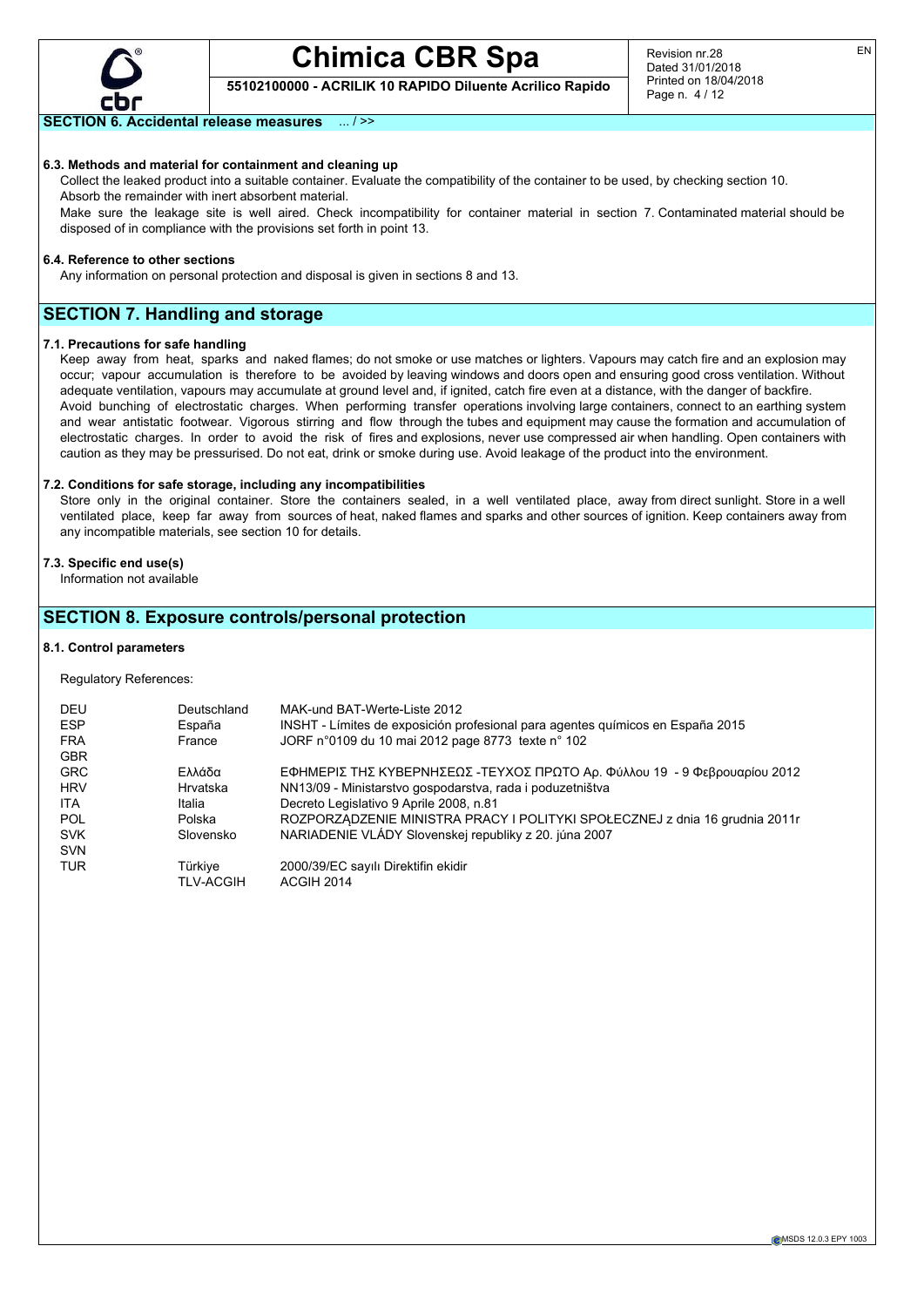

**55102100000 - ACRILIK 10 RAPIDO Diluente Acrilico Rapido**

## **SECTION 8. Exposure controls/personal protection** ... / >>

|                                                |            |                      |          |                                    | <b>ACETONE</b> |                    |             |         |          |
|------------------------------------------------|------------|----------------------|----------|------------------------------------|----------------|--------------------|-------------|---------|----------|
| <b>Threshold Limit Value</b>                   |            |                      |          |                                    |                |                    |             |         |          |
| Type                                           | Country    | TWA/8h               |          | STEL/15min                         |                |                    |             |         |          |
|                                                |            | mg/m3                | ppm      | mq/m3                              | ppm            |                    |             |         |          |
| <b>TLV-ACGIH</b>                               |            | 1.187                | 500      | 1.781                              | 750            |                    |             |         |          |
| <b>AGW</b>                                     | <b>DEU</b> | 1.200                | 500      | 2.400                              | 1.000          |                    |             |         |          |
| <b>MAK</b>                                     | DEU        | 1.200                | 500      | 2.400                              | 1.000          |                    |             |         |          |
| <b>VLA</b>                                     | <b>ESP</b> | 1.210                | 500      |                                    |                |                    |             |         |          |
| <b>VLEP</b>                                    | <b>FRA</b> | 1.210                | 500      | 2.420                              | 1.000          |                    |             |         |          |
| WEL                                            | <b>GBR</b> | 1.210                | 500      | 3.620                              | 1.500          |                    |             |         |          |
| <b>TLV</b>                                     | <b>GRC</b> | 1.780                |          | 3.560                              |                |                    |             |         |          |
| <b>GVI</b>                                     | <b>HRV</b> | 1.210                | 500      |                                    |                |                    |             |         |          |
| <b>VLEP</b>                                    | <b>ITA</b> | 1.210                | 500      |                                    |                |                    |             |         |          |
| <b>NDS</b>                                     | POL        | 600                  |          | 1.800                              |                |                    |             |         |          |
| <b>NPHV</b>                                    | <b>SVK</b> | 1.210                | 500      | 2.420                              |                |                    |             |         |          |
| MV                                             | SVN        | 1.210                | 500      |                                    |                |                    |             |         |          |
| <b>ESD</b>                                     | <b>TUR</b> | 1.210                | 500      |                                    |                |                    |             |         |          |
| Predicted no-effect concentration - PNEC       |            |                      |          |                                    |                |                    |             |         |          |
| Normal value of STP microorganisms             |            |                      |          |                                    |                |                    | >100        |         | mg/l     |
| Normal value in fresh water                    |            |                      |          |                                    |                |                    | >10,6       |         | mg/l     |
| Normal value for fresh water sediment          |            |                      |          |                                    |                |                    | >30,4       |         | mg/kg    |
| Normal value in marine water                   |            |                      |          |                                    |                |                    | >1,06       |         | mg/l     |
| Normal value for marine water sediment         |            |                      |          |                                    |                |                    | >3,04       |         | mg/kg    |
| Normal value for the terrestrial compartment   |            |                      |          |                                    |                |                    | >29.5       |         | mg/kg    |
| Health - Derived no-effect level - DNEL / DMEL |            |                      |          |                                    |                |                    |             |         |          |
|                                                |            | Effects on consumers |          |                                    |                | Effects on workers |             |         |          |
| Route of exposure                              | Acute      | Acute                |          | Chronic                            | Chronic        | Acute local        | Acute       |         | Chronic  |
|                                                | local      |                      | systemic | local                              | systemic       |                    | systemic    | Chroni  | systemic |
|                                                |            |                      |          |                                    |                |                    |             | c local |          |
| Oral                                           |            | >62                  |          |                                    |                |                    |             |         |          |
|                                                |            |                      | mg/kg    |                                    |                |                    |             |         |          |
| Inhalation                                     |            | >200                 |          |                                    |                |                    | >2.420      |         |          |
|                                                |            |                      | mg/m3    |                                    |                |                    | mg/m3       |         |          |
| Skin                                           |            | >62                  |          |                                    |                |                    | >186        |         |          |
|                                                |            |                      | mg/kg    |                                    |                |                    | mg/kg       |         |          |
|                                                |            |                      |          |                                    |                |                    |             |         |          |
|                                                |            |                      |          | <b>XYLENE (MIXTURE OF ISOMERS)</b> |                |                    |             |         |          |
| <b>Threshold Limit Value</b>                   |            |                      |          |                                    |                |                    |             |         |          |
| Type                                           | Country    | TWA/8h               |          | STEL/15min                         |                |                    |             |         |          |
|                                                |            | mg/m3                | ppm      | mg/m3                              | ppm            |                    |             |         |          |
| <b>TLV-ACGIH</b>                               |            | 434                  | 100      | 651                                | 150            |                    |             |         |          |
| <b>AGW</b>                                     | <b>DEU</b> | 440                  | 100      | 880                                | 200            |                    | <b>SKIN</b> |         |          |
| <b>MAK</b>                                     | <b>DEU</b> | 440                  | 100      | 880                                | 200            |                    | <b>SKIN</b> |         |          |
| <b>VLA</b>                                     | <b>ESP</b> | 221                  | 50       | 442                                | 100            |                    | <b>SKIN</b> |         |          |

VLEP FRA 221 50 442 100 SKIN

GVI HRV 221 50 442 100 SKIN VLEP ITA 221 50 442 100 SKIN

NPHV SVK 221 50 442 SKIN MV SVN 221 50 SKIN ESD TUR 221 50 442 100 SKIN

Normal value for fresh water sediment  $>12,46$ 

Normal value of STP microorganisms <br>
Normal value in fresh water  $\frac{mgl}{\text{N} \cdot \text{N} \cdot \text{N}}$  and  $\frac{mgl}{\text{N} \cdot \text{N} \cdot \text{N} \cdot \text{N} \cdot \text{N} \cdot \text{N} \cdot \text{N} \cdot \text{N} \cdot \text{N} \cdot \text{N} \cdot \text{N} \cdot \text{N} \cdot \text{N} \cdot \text{N} \cdot \text{N} \cdot \text{N} \cdot \text{N} \$ Normal value in fresh water metals and the set of the set of the set of the set of the set of the set of the set of the set of the set of the set of the set of the set of the set of the set of the set of the set of the set

Normal value in marine water metals are not much contact the contact that the set of the set of the marine water mg/l Normal value for marine water sediment<br>
Normal value for the terrestrial compartment<br>
mg/kg<br>
mg/kg<br>
mg/kg<br>
mg/kg<br>
mg/kg<br>
mg/kg<br>
mg/kg

WEL GBR 220 50 441 100 TLV GRC 435 100 650 150

NDS POL 100

**Predicted no-effect concentration - PNEC**

Normal value for the terrestrial compartment

CMSDS 12.0.3 EPY 1003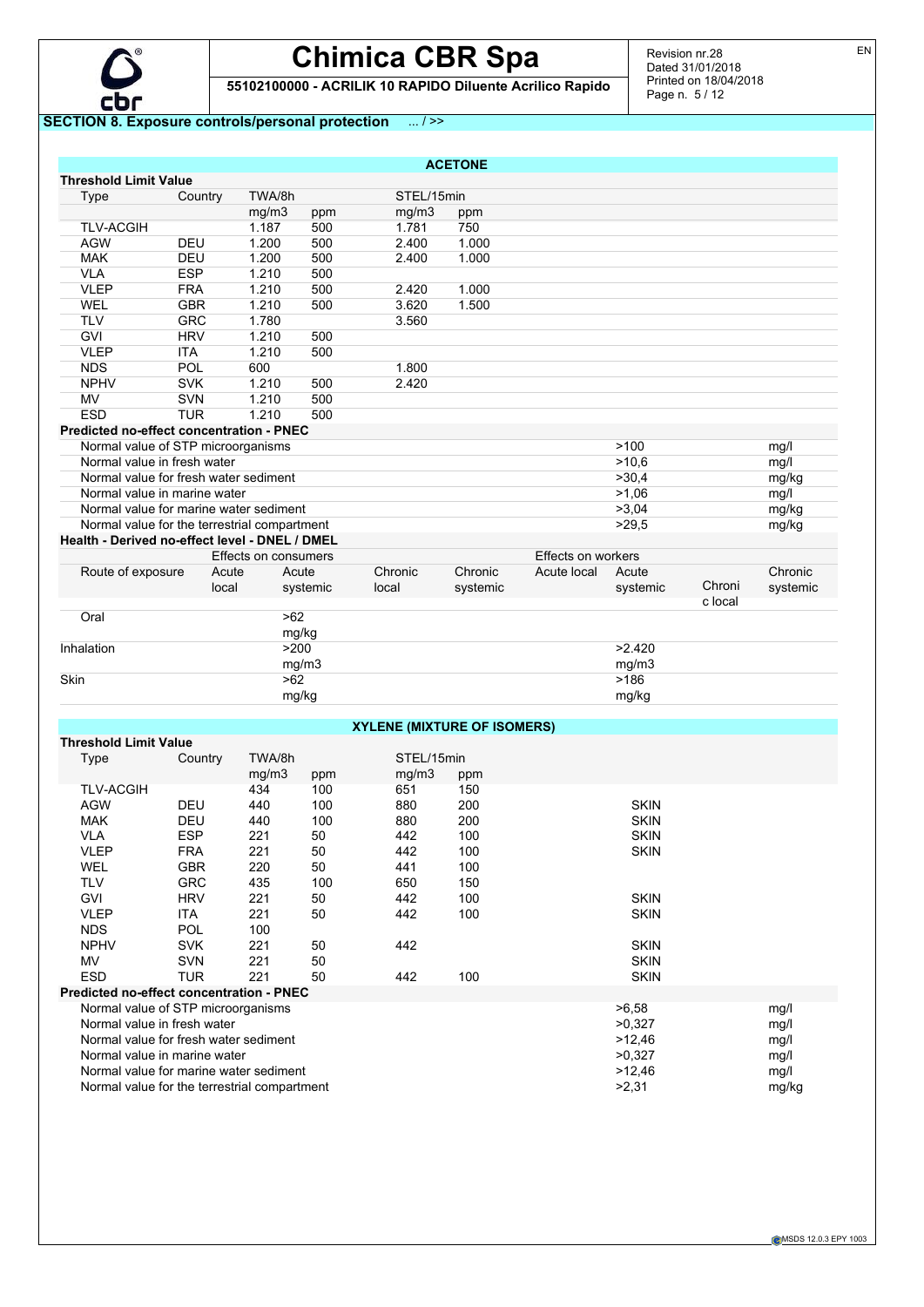

**55102100000 - ACRILIK 10 RAPIDO Diluente Acrilico Rapido**

## **SECTION 8. Exposure controls/personal protection** ... / >>

| <b>ETHYLBENZENE</b> |                              |        |     |            |     |             |  |  |
|---------------------|------------------------------|--------|-----|------------|-----|-------------|--|--|
|                     | <b>Threshold Limit Value</b> |        |     |            |     |             |  |  |
| Type                | Country                      | TWA/8h |     | STEL/15min |     |             |  |  |
|                     |                              | mg/m3  | ppm | mq/m3      | ppm |             |  |  |
| <b>TLV-ACGIH</b>    |                              | 87     | 20  |            |     |             |  |  |
| <b>AGW</b>          | <b>DEU</b>                   | 440    | 100 | 880        | 200 | <b>SKIN</b> |  |  |
| <b>MAK</b>          | <b>DEU</b>                   | 88     | 20  | 176        | 40  | <b>SKIN</b> |  |  |
| <b>VLA</b>          | <b>ESP</b>                   | 441    | 100 | 884        | 200 | <b>SKIN</b> |  |  |
| <b>VLEP</b>         | <b>FRA</b>                   | 88,4   | 20  | 442        | 100 | <b>SKIN</b> |  |  |
| <b>WEL</b>          | <b>GBR</b>                   | 441    | 100 | 552        | 125 | <b>SKIN</b> |  |  |
| <b>TLV</b>          | <b>GRC</b>                   | 435    | 100 | 545        | 125 |             |  |  |
| <b>GVI</b>          | <b>HRV</b>                   | 442    | 100 | 884        | 200 | <b>SKIN</b> |  |  |
| <b>VLEP</b>         | <b>ITA</b>                   | 442    | 100 | 884        | 200 | <b>SKIN</b> |  |  |
| <b>NDS</b>          | <b>POL</b>                   | 200    |     | 400        |     |             |  |  |
| <b>NPHV</b>         | <b>SVK</b>                   | 442    | 100 | 884        |     | <b>SKIN</b> |  |  |
| <b>ESD</b>          | <b>TUR</b>                   | 442    | 100 | 884        | 200 | <b>SKIN</b> |  |  |

## **METHYL ETHYL KETONE**

| Threshold Limit Value |            |        |     |            |     |             |
|-----------------------|------------|--------|-----|------------|-----|-------------|
| Type                  | Country    | TWA/8h |     | STEL/15min |     |             |
|                       |            | mq/m3  | ppm | mq/m3      | ppm |             |
| <b>TLV-ACGIH</b>      |            | 590    | 200 | 885        | 300 |             |
| <b>AGW</b>            | <b>DEU</b> | 600    | 200 | 600        | 200 | <b>SKIN</b> |
| <b>MAK</b>            | <b>DEU</b> | 600    | 200 | 600        | 200 | <b>SKIN</b> |
| <b>VLA</b>            | <b>ESP</b> | 600    | 200 | 900        | 300 |             |
| <b>VLEP</b>           | <b>FRA</b> | 600    | 200 | 900        | 300 | <b>SKIN</b> |
| <b>WEL</b>            | <b>GBR</b> | 600    | 200 | 899        | 300 | <b>SKIN</b> |
| <b>TLV</b>            | <b>GRC</b> | 600    | 200 | 900        | 300 |             |
| <b>GVI</b>            | <b>HRV</b> | 600    | 200 | 900        | 300 | <b>SKIN</b> |
| <b>VLEP</b>           | <b>ITA</b> | 600    | 200 | 900        | 300 |             |
| <b>NDS</b>            | <b>POL</b> | 450    |     | 900        |     |             |
| <b>NPHV</b>           | <b>SVK</b> | 600    | 200 | 900        |     |             |
| <b>ESD</b>            | TUR        | 600    | 200 | 900        | 300 |             |

## **Threshold Limit Value**

| Type             | Country    | TWA/8h |     | STEL/15min |     |
|------------------|------------|--------|-----|------------|-----|
|                  |            | mg/m3  | ppm | mg/m3      | ppm |
| <b>TLV-ACGIH</b> |            |        | 50  |            | 150 |
| <b>MAK</b>       | <b>DEU</b> | 480    | 100 | 960        | 200 |
| <b>VLA</b>       | <b>ESP</b> | 724    | 150 | 965        | 200 |
| <b>VLEP</b>      | <b>FRA</b> | 710    | 150 | 940        | 200 |
| WEL              | <b>GBR</b> | 724    | 150 | 966        | 200 |
| TLV              | <b>GRC</b> | 710    | 150 | 950        | 200 |
| GVI              | <b>HRV</b> | 724    | 150 | 966        | 200 |
| <b>NDS</b>       | <b>POL</b> | 200    |     | 950        |     |
| <b>NPHV</b>      | <b>SVK</b> | 480    | 100 | 960        |     |
|                  |            |        |     |            |     |

**N-BUTYL ACETATE**

Legend:

(C) = CEILING ; INHAL = Inhalable Fraction ; RESP = Respirable Fraction ; THORA = Thoracic Fraction.

VND = hazard identified but no DNEL/PNEC available ; NEA = no exposure expected ; NPI = no hazard identified.

### **8.2. Exposure controls**

As the use of adequate technical equipment must always take priority over personal protective equipment, make sure that the workplace is well aired through effective local aspiration. Personal protective equipment must be CE marked, showing that it complies with applicable standards.

Provide an emergency shower with face and eye wash station.

HAND PROTECTION

Protect hands with category III work gloves (see standard EN 374).

The following should be considered when choosing work glove material: compatibility, degradation, failure time and permeability.

The work gloves' resistance to chemical agents should be checked before use, as it can be unpredictable. The gloves' wear time depends on the duration and type of use.

SKIN PROTECTION

Wear category II professional long-sleeved overalls and safety footwear (see Directive 89/686/EEC and standard EN ISO 20344). Wash body with soap and water after removing protective clothing.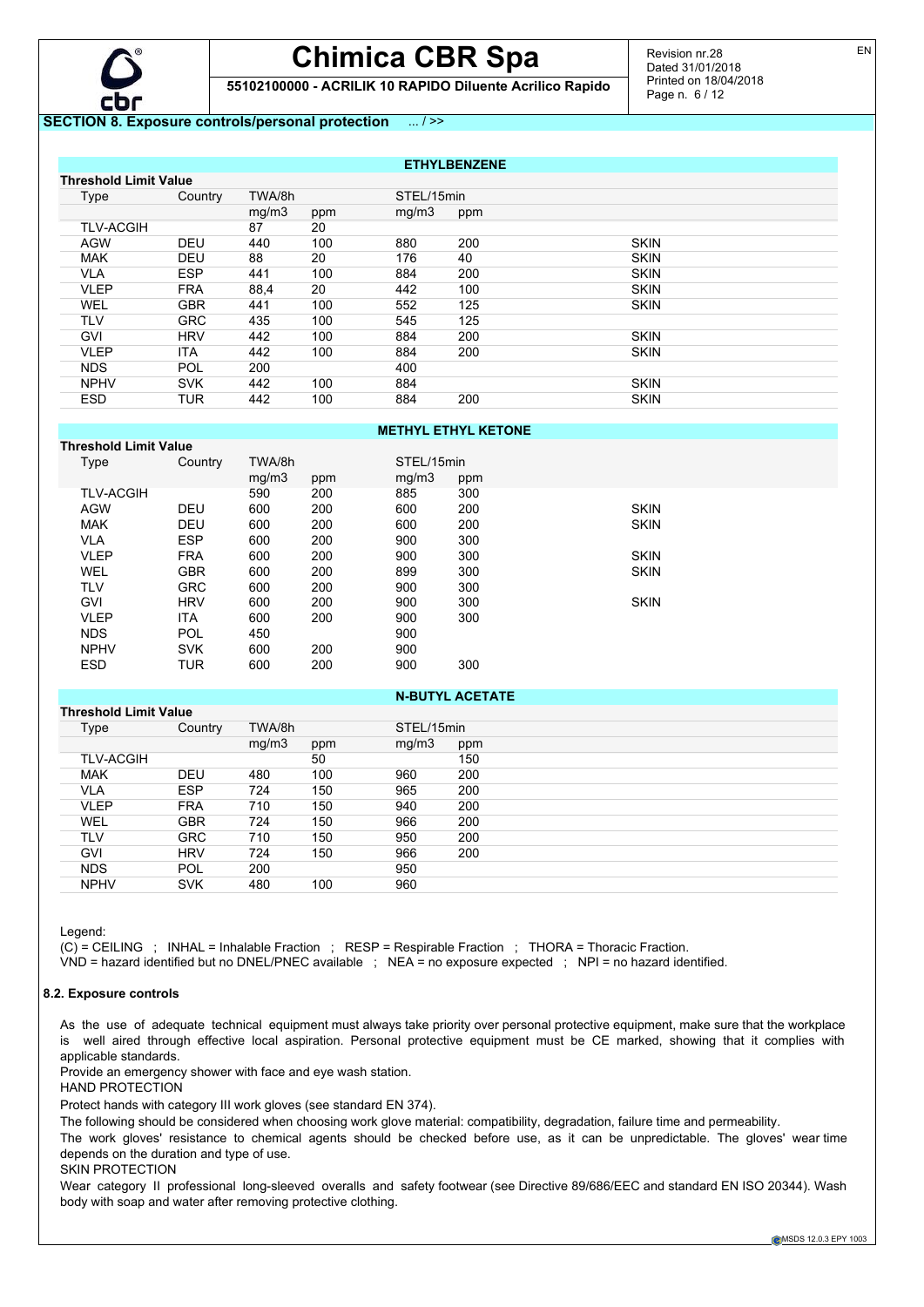

EN

**55102100000 - ACRILIK 10 RAPIDO Diluente Acrilico Rapido**

## **SECTION 8. Exposure controls/personal protection** ... / >>

Consider the appropriateness of providing antistatic clothing in the case of working environments in which there is a risk of explosion. EYE PROTECTION

Wear airtight protective goggles (see standard EN 166).

RESPIRATORY PROTECTION

If the threshold value (e.g. TLV-TWA) is exceeded for the substance or one of the substances present in the product, wear a mask with a type AX filter, whose limit of use will be defined by the manufacturer (see standard EN 14387). In the presence of gases or vapours of various kinds and/or gases or vapours containing particulate (aerosol sprays, fumes, mists, etc.) combined filters are required.

Respiratory protection devices must be used if the technical measures adopted are not suitable for restricting the worker's exposure to the threshold values considered. The protection provided by masks is in any case limited.

If the substance considered is odourless or its olfactory threshold is higher than the corresponding TLV-TWA and in the case of an emergency, wear open-circuit compressed air breathing apparatus (in compliance with standard EN 137) or external air-intake breathing apparatus (in compliance with standard EN 138). For a correct choice of respiratory protection device, see standard EN 529. ENVIRONMENTAL EXPOSURE CONTROLS

The emissions generated by manufacturing processes, including those generated by ventilation equipment, should be checked to ensure compliance with environmental standards.

## **SECTION 9. Physical and chemical properties**

## **9.1. Information on basic physical and chemical properties**

| Appearance                             | liquid                                |  |
|----------------------------------------|---------------------------------------|--|
| Colour                                 | colorless                             |  |
| Odour                                  | Typical                               |  |
| Odour threshold                        | Not available                         |  |
| рH                                     | N.A. (non applicabile)                |  |
| Melting point / freezing point         | Not available                         |  |
| Initial boiling point                  | $>35$ °C                              |  |
| Boiling range                          | Not available                         |  |
| Flash point                            | °€<br>< 21                            |  |
| <b>Evaporation Rate</b>                | Not available                         |  |
| Flammability (solid, gas)              |                                       |  |
| Lower inflammability limit             | Not available                         |  |
| Upper inflammability limit             | Not available                         |  |
| Lower explosive limit                  | Not available                         |  |
| Upper explosive limit                  | Not available                         |  |
| Vapour pressure                        | Not available                         |  |
| Vapour density                         | Not available                         |  |
| Relative density                       | $0,840$ kg/l $25^{\circ}$ C           |  |
| Solubility                             | Soluble in the main organic solvents. |  |
| Partition coefficient: n-octanol/water | Not available                         |  |
| Auto-ignition temperature              | Not available                         |  |
| Decomposition temperature              | Not available                         |  |
| Viscosity                              | Not available                         |  |
| <b>Explosive properties</b>            | N.A. (Not applicable)                 |  |
| Oxidising properties                   | Not available                         |  |
| 9.2. Other information                 |                                       |  |
| VOC (Directive 2004/42/EC) :           | 100,00% - 840,00<br>q/litre           |  |

VOC (volatile carbon) : 77,85% - 653,94 g/litre

## **SECTION 10. Stability and reactivity**

### **10.1. Reactivity**

There are no particular risks of reaction with other substances in normal conditions of use.

ACETONE: decomposes under the effect of heat.

BUTANONE: reacts with light metals like aluminium, and with strong oxidising agents; attacks various types of plastic. Decomposes under the effect of heat.

N-BUTYL ACETATE: decomposes readily with water, especially when warm.

### **10.2. Chemical stability**

The product is stable in normal conditions of use and storage.

## **10.3. Possibility of hazardous reactions**

The vapours may also form explosive mixtures with the air.

XYLENE (MIXTURE OF ISOMERS): stable, but may develop violent reactions in the presence of strong oxidising agents such as sulphuric and nitric acids and perchlorates. May form explosive mixtures with the air.

ETHYLBENZENE: reacts violently with strong oxidising agents and attacks various types of plastics. Can form explosive mixtures with the air.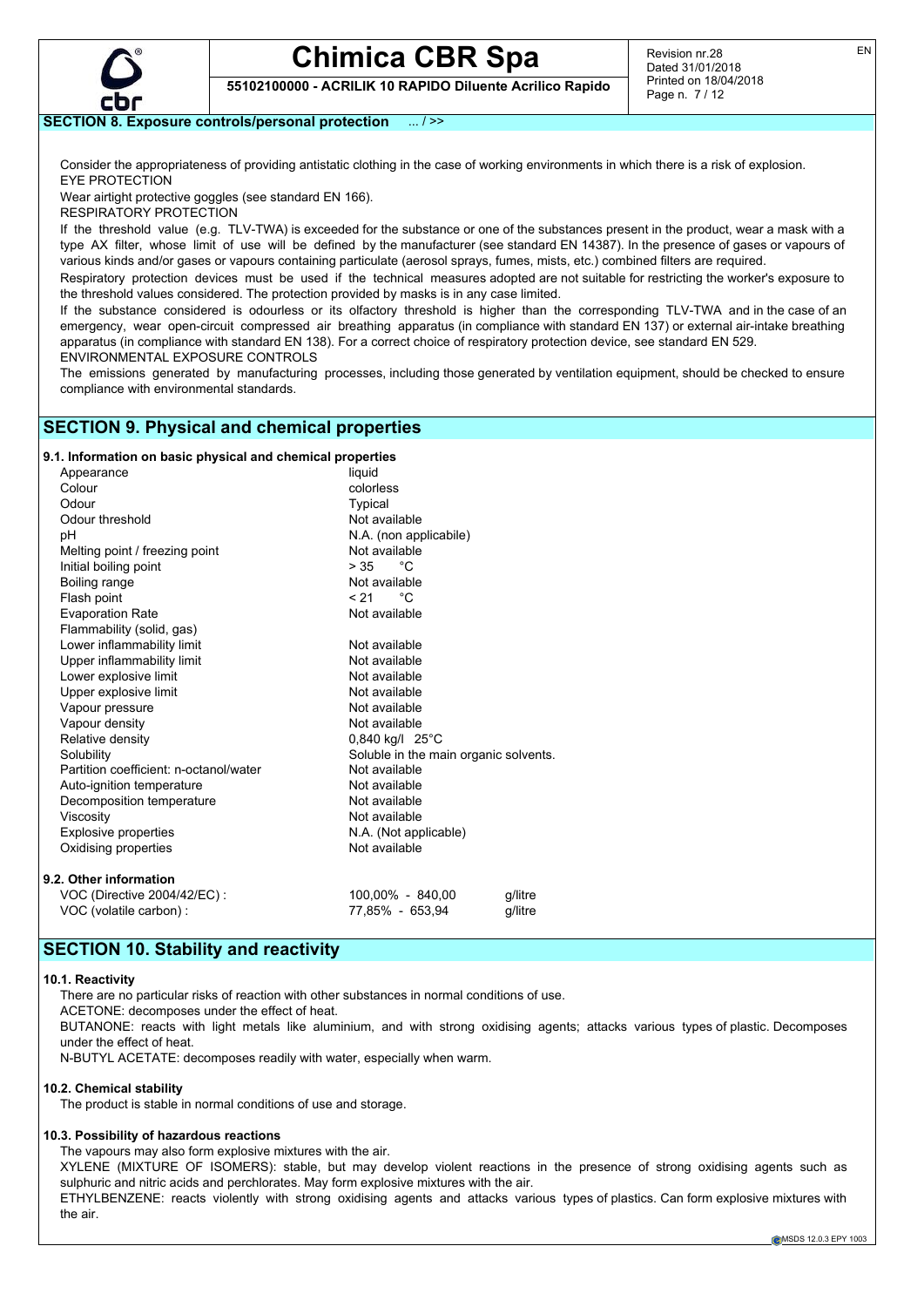

Revision nr.28 Dated 31/01/2018 Printed on 18/04/2018 Page n. 8 / 12

## **55102100000 - ACRILIK 10 RAPIDO Diluente Acrilico Rapido**

**SECTION 10. Stability and reactivity** ... / >>

ACETONE: risk of explosion on contact with: bromine trifluoride, difluoro dioxide, hydrogen peroxide, nitrosyl chloride, 2-methyl-1,3 butadiene, nitromethane, nitrosyl perchlorate. Can react dangerously with: potassium tert-butoxide, alkaline hydroxides, bromine, bromoform, isoprene, sodium, sulphur dioxide, chromium trioxide, chromyl chloride, nitric acid, chloroform, peroxymonosulphuric acid, phosphoryl chloride, chromosulphuric acid, fluorine, strong oxidising agents. Develops flammable gases with nitrosyl perchlorate. BUTANONE: may generate peroxides on contact with air, light or oxidising agents. Risk of explosion on contact with: hydrogen peroxide and sulphuric acid. It may react dangerously with: oxidising agents, trichloromethane, alkalis. Forms explosive mixtures with the air. N-BUTYL ACETATE: risk of explosion on contact with: strong oxidising agents. Can react dangerously with alkaline hydroxides, potassium tert-butoxide. Forms explosive mixtures with the air.

#### **10.4. Conditions to avoid**

Avoid overheating. Avoid bunching of electrostatic charges. Avoid all sources of ignition. ACETONE: avoid exposure to sources of heat and naked flames. BUTANONE: avoid exposure to sources of heat. N-BUTYL ACETATE: avoid exposure to moisture, sources of heat and naked flames.

#### **10.5. Incompatible materials**

ACETONE: acid and oxidising substances. BUTANONE: strong oxidising agents, inorganic acids, ammonia, copper and chloroform. N-BUTYL ACETATE: water, nitrates, strong oxidising agents, acids and alkalis and potassium tert-butoxide.

### **10.6. Hazardous decomposition products**

In the event of thermal decomposition or fire, gases and vapours that are potentially dangerous to health may be released. ETHYLBENZENE: methane, styrene, hydrogen, ethane.

ACETONE: ketenes and other irritating compounds.

## **SECTION 11. Toxicological information**

In the absence of experimental data for the product itself, health hazards are evaluated according to the properties of the substances it contains, using the criteria specified in the applicable regulation for classification.

It is therefore necessary to take into account the concentration of the individual hazardous substances indicated in section 3, to evaluate the toxicological effects of exposure to the product.

### **11.1. Information on toxicological effects**

Acute effects: stinging eyes. Symptoms may include: rubescence, edema, pain and lachrymation. Ingestion may cause health problems, including stomach pain and sting, nausea and sickness.

Acute effects: contact with skin may cause: irritation, erythema, edema, dryness and chapped skin. Ingestion may cause health disorders, including stomach pain and sting, nausea and sickness.

This product contains highly volatile substances, which may cause serious depression of the central nervous system (CNS) and have negative effects, such as drowsiness, dizziness, slow reflexes, narcosis.

XYLENE (MIXTURE OF ISOMERS): has a toxic effect on the CNS (encephalopathies). Irritating to the skin, conjunctivae, cornea and respiratory apparatus.

ETHYLBENZENE: like the benzene homologues, may exert an effect on the CNS with depression, narcosis, often preceded by dizziness and accompanied by headache. It is irritating to the skin, conjunctivae and respiratory apparatus.

N-BUTYL ACETATE: in humans the substance's vapours cause irritation to the eues and nose. In the event of repeated exposure, there is skin irritation, dermatosis (with driness and flaking of the skin) and keratitis.

### XYLENE (MIXTURE OF ISOMERS)

| LD50 (Oral)<br>LD50 (Dermal)<br>LC50 (Inhalation)                                           | 3.523 mg/kg Rat<br>4.350 mg/kg Rabbit<br>26 mg/l/4h Rat    |
|---------------------------------------------------------------------------------------------|------------------------------------------------------------|
| ETHYLBENZENE<br>LD50 (Oral)<br>LD50 (Dermal)<br>LC50 (Inhalation)                           | 3.500 mg/kg Rat<br>15.354 mg/kg Rabbit<br>17,2 mg/l/4h Rat |
| METHYL FTHYL KFTONE<br>LD50 (Oral)<br>LD50 (Dermal)<br>LC50 (Inhalation)<br>N-BUTYL ACETATE | 2.737 mg/kg Rat<br>6.480 mg/kg Rabbit<br>23,5 mg/l/8h Rat  |

N-BUTYL ACETATE LD50 (Oral) >6.400 mg/kg Rat LC50 (Inhalation) 21,1 mg/l/4h Rat

LD50 (Dermal) >5.000 mg/kg Rabbit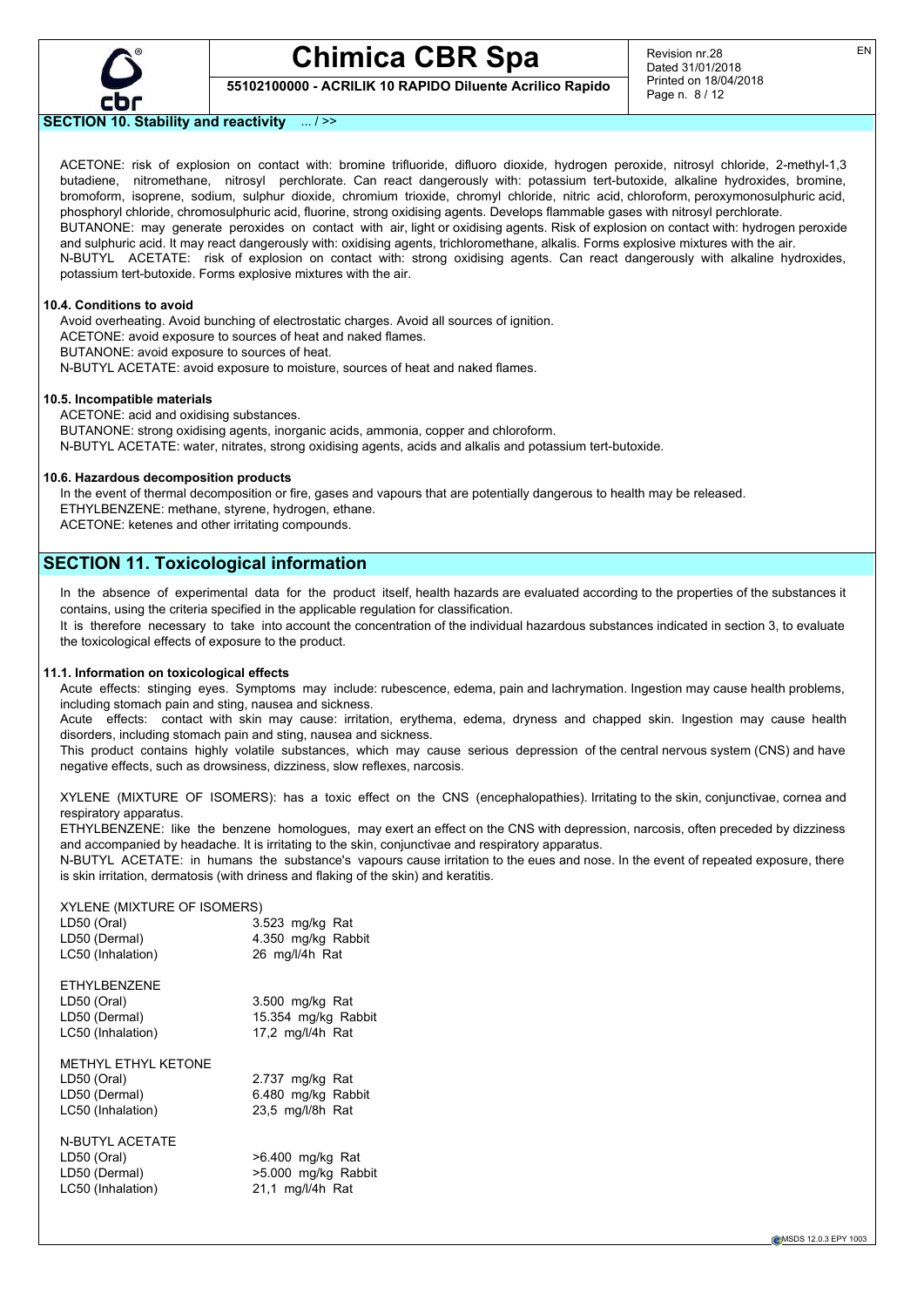

## **SECTION 12. Ecological information**

Use this product according to good working practices. Avoid littering. Inform the competent authorities, should the product reach waterways or contaminate soil or vegetation.

| 12.1. Toxicity<br><b>ACETONE</b><br>EC50 - for Algae / Aquatic Plants                                                                    | >100 mg/l Pseudokirchneriella subcapitata (val. letteratura)                                                  |
|------------------------------------------------------------------------------------------------------------------------------------------|---------------------------------------------------------------------------------------------------------------|
| 12.2. Persistence and degradability<br>XYLENE (MIXTURE OF ISOMERS)<br>Solubility in water<br>Biodegradability: Information not available | 100 - 1000 mg/l                                                                                               |
| <b>ETHYLBENZENE</b><br>Solubility in water<br>Rapidly biodegradable                                                                      | 1000 - 10000 mg/l                                                                                             |
| <b>ACETONE</b><br>Rapidly biodegradable                                                                                                  |                                                                                                               |
| METHYL ETHYL KETONE<br>Solubility in water<br>Rapidly biodegradable                                                                      | >10.000 mg/l                                                                                                  |
| N-BUTYL ACETATE<br>Solubility in water                                                                                                   | 1000 - 10000 mg/l                                                                                             |
| 12.3. Bioaccumulative potential<br>XYLENE (MIXTURE OF ISOMERS)<br>Partition coefficient: n-octanol/water<br><b>BCF</b>                   | 3,12<br>25,9                                                                                                  |
| ETHYLBENZENE<br>Partition coefficient: n-octanol/water                                                                                   | 3,6                                                                                                           |
| <b>ACETONE</b><br>Partition coefficient: n-octanol/water<br><b>BCF</b>                                                                   | 0,230000-<br>3                                                                                                |
| METHYL ETHYL KETONE<br>Partition coefficient: n-octanol/water                                                                            | 0,3                                                                                                           |
| N-BUTYL ACETATE<br>Partition coefficient: n-octanol/water<br><b>BCF</b>                                                                  | 2,3<br>15,3                                                                                                   |
| 12.4. Mobility in soil<br>XYLENE (MIXTURE OF ISOMERS)<br>Partition coefficient: soil/water                                               | 2,73                                                                                                          |
| <b>N-BUTYL ACETATE</b><br>Partition coefficient: soil/water                                                                              | $3$                                                                                                           |
| 12.5. Results of PBT and vPvB assessment                                                                                                 | On the basis of available data, the product does not contain any PBT or vPvB in percentage greater than 0,1%. |
| 12.6. Other adverse effects                                                                                                              |                                                                                                               |

Information not available

## **SECTION 13. Disposal considerations**

### **13.1. Waste treatment methods**

Reuse, when possible. Product residues should be considered special hazardous waste. The hazard level of waste containing this product should be evaluated according to applicable regulations.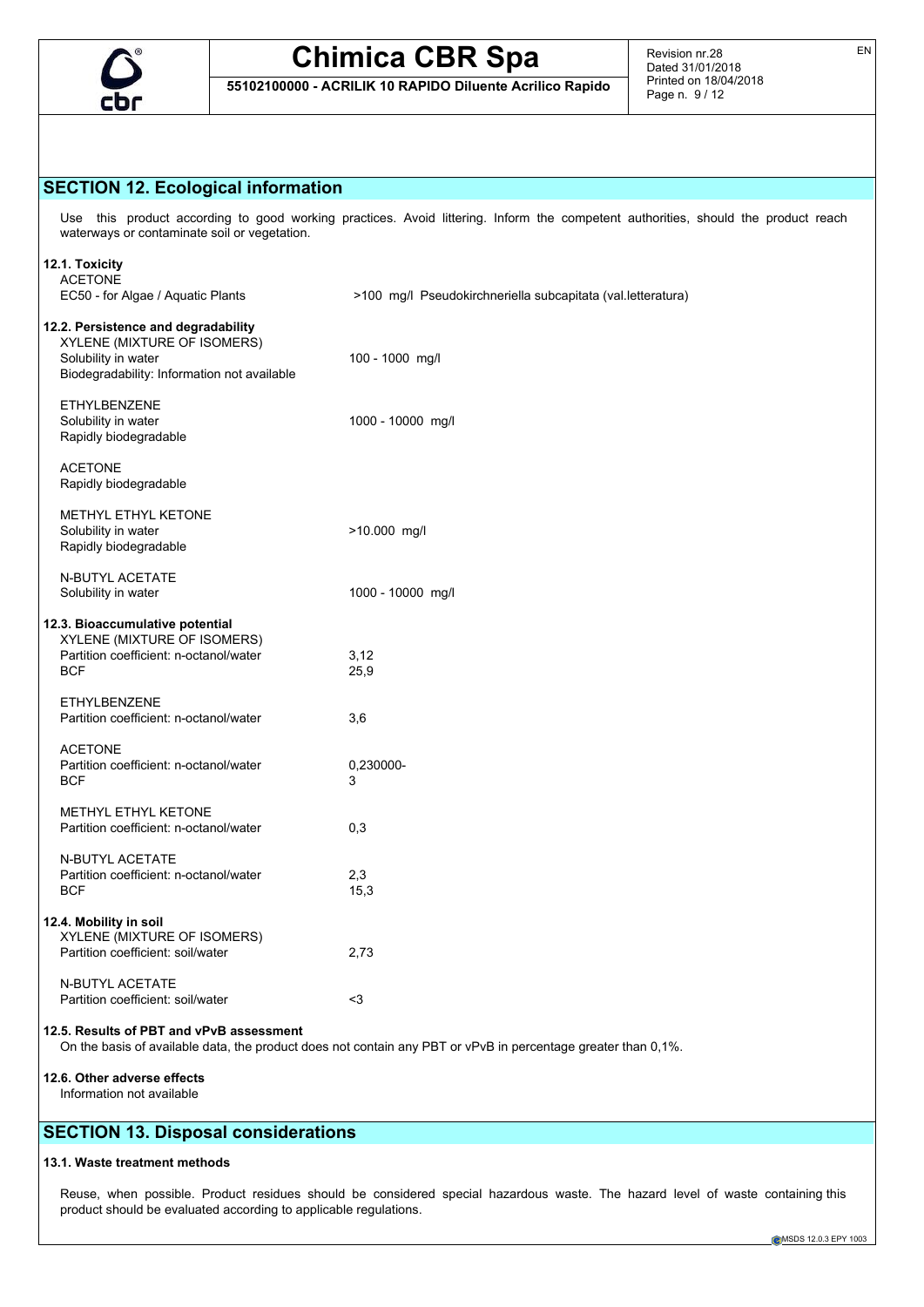

**55102100000 - ACRILIK 10 RAPIDO Diluente Acrilico Rapido**

Revision nr.28 Dated 31/01/2018 Printed on 18/04/2018 Page n. 10 / 12

## **SECTION 13. Disposal considerations** ... / >>

Disposal must be performed through an authorised waste management firm, in compliance with national and local regulations. Waste transportation may be subject to ADR restrictions. CONTAMINATED PACKAGING

Contaminated packaging must be recovered or disposed of in compliance with national waste management regulations.

## **SECTION 14. Transport information**

### **14.1. UN number**

ADR / RID, IMDG, IATA: 1263

#### **14.2. UN proper shipping name**

| ADR / RID: | Paint related material |
|------------|------------------------|
| IMDG:      | Paint related material |
| IATA:      | Paint related material |

#### **14.3. Transport hazard class(es)**

| ADR / RID: | Class: 3 | Label: $3$ |
|------------|----------|------------|
| IMDG:      | Class: 3 | Label: $3$ |
| IATA:      | Class: 3 | Label: 3   |



#### **14.4. Packing group**

ADR / RID, IMDG, IATA: II

### **14.5. Environmental hazards**

| ADR / RID: | NO |
|------------|----|
| IMDG:      | NO |
| IATA:      | NO |

### **14.6. Special precautions for user**

| Tunnel restriction code: (D/E) |  |
|--------------------------------|--|
|                                |  |
|                                |  |
|                                |  |
|                                |  |
|                                |  |
|                                |  |

**14.7. Transport in bulk according to Annex II of MARPOL73/78 and the IBC Code**

Information not relevant

## **SECTION 15. Regulatory information**

**15.1. Safety, health and environmental regulations/legislation specific for the substance or mixture**

| P <sub>5</sub> c                             | Seveso Category - Directive 2012/18/EC: |                                                                                                                |
|----------------------------------------------|-----------------------------------------|----------------------------------------------------------------------------------------------------------------|
|                                              |                                         | Restrictions relating to the product or contained substances pursuant to Annex XVII to EC Regulation 1907/2006 |
| Product                                      |                                         |                                                                                                                |
| Point                                        | $3-40$                                  |                                                                                                                |
|                                              |                                         |                                                                                                                |
| Substances in Candidate List (Art. 59 REACH) |                                         |                                                                                                                |

None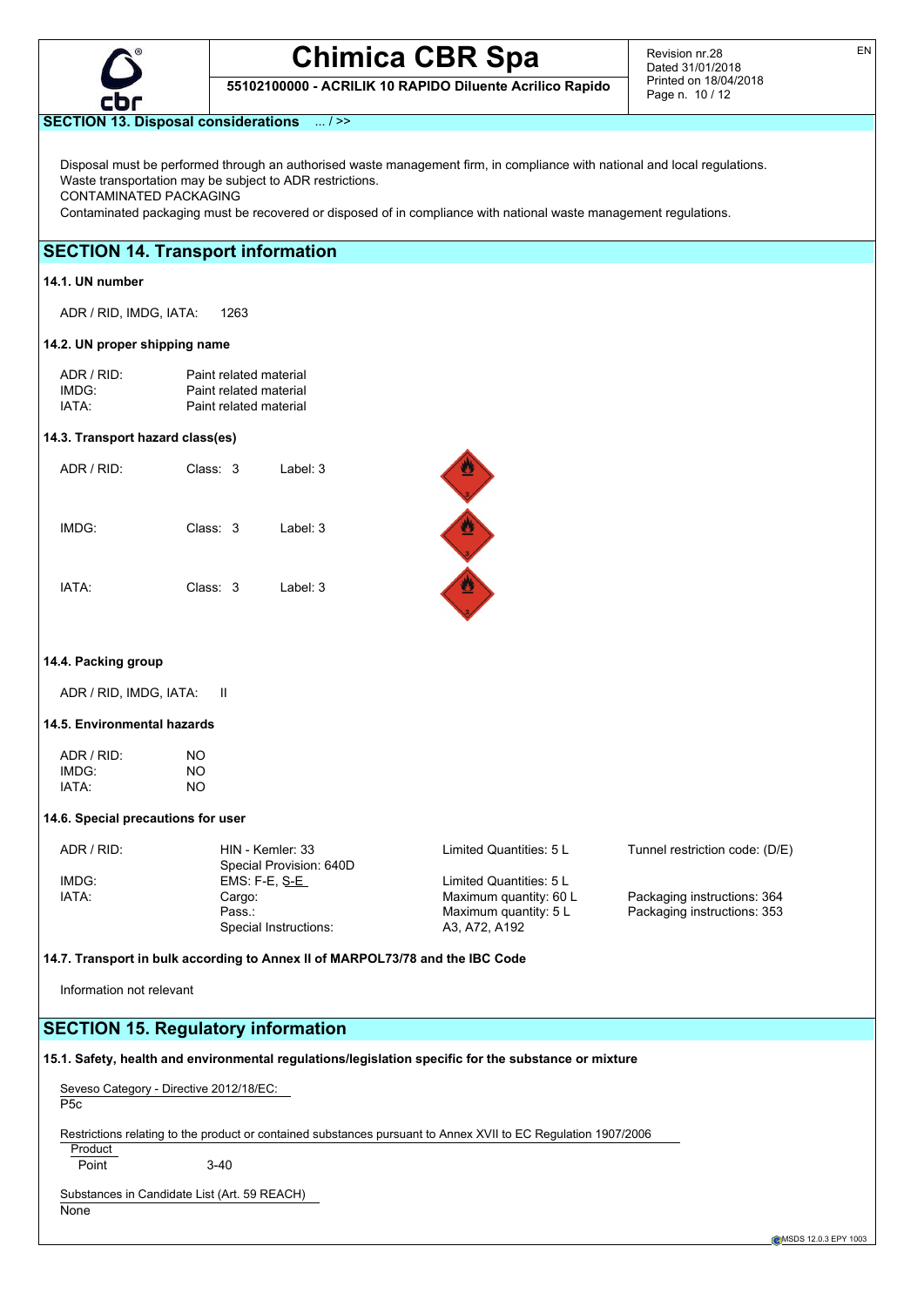

**55102100000 - ACRILIK 10 RAPIDO Diluente Acrilico Rapido**

Revision nr.28 Dated 31/01/2018 Printed on 18/04/2018 Page n. 11 / 12

## **SECTION 15. Regulatory information** ... / >>

Substances subject to authorisarion (Annex XIV REACH)

**None** 

Substances subject to exportation reporting pursuant to (EC) Reg. 649/2012:

None

Substances subject to the Rotterdam Convention:

None

Substances subject to the Stockholm Convention:

None

Healthcare controls

Workers exposed to this chemical agent must not undergo health checks, provided that available risk-assessment data prove that the risks related to the workers' health and safety are modest and that the 98/24/EC directive is respected.

VOC (Directive 2004/42/EC) :

Preparatory and cleaning - preparatory products.

#### **15.2. Chemical safety assessment**

No chemical safety assessment has been processed for the mixture and the substances it contains.

## **SECTION 16. Other information**

Text of hazard (H) indications mentioned in section 2-3 of the sheet:

| Flam. Lig. 2        | Flammable liquid, category 2                                       |
|---------------------|--------------------------------------------------------------------|
| Flam. Lig. 3        | Flammable liquid, category 3                                       |
| <b>Acute Tox. 4</b> | Acute toxicity, category 4                                         |
| Asp. Tox. 1         | Aspiration hazard, category 1                                      |
| STOT RE 2           | Specific target organ toxicity - repeated exposure, category 2     |
| Eye Irrit. 2        | Eye irritation, category 2                                         |
| Skin Irrit. 2       | Skin irritation, category 2                                        |
| STOT SE3            | Specific target organ toxicity - single exposure, category 3       |
| H <sub>225</sub>    | Highly flammable liquid and vapour.                                |
| H <sub>226</sub>    | Flammable liquid and vapour.                                       |
| H312                | Harmful in contact with skin.                                      |
| H332                | Harmful if inhaled.                                                |
| H304                | May be fatal if swallowed and enters airways.                      |
| H373                | May cause damage to organs through prolonged or repeated exposure. |
| H319                | Causes serious eye irritation.                                     |
| H315                | Causes skin irritation.                                            |
| H336                | May cause drowsiness or dizziness.                                 |
| <b>EUH066</b>       | Repeated exposure may cause skin dryness or cracking.              |

LEGEND:

- ADR: European Agreement concerning the carriage of Dangerous goods by Road
- CAS NUMBER: Chemical Abstract Service Number
- CE50: Effective concentration (required to induce a 50% effect)
- CE NUMBER: Identifier in ESIS (European archive of existing substances)
- CLP: EC Regulation 1272/2008
- DNEL: Derived No Effect Level
- EmS: Emergency Schedule
- GHS: Globally Harmonized System of classification and labeling of chemicals
- IATA DGR: International Air Transport Association Dangerous Goods Regulation
- IC50: Immobilization Concentration 50%
- IMDG: International Maritime Code for dangerous goods
- IMO: International Maritime Organization
- INDEX NUMBER: Identifier in Annex VI of CLP
- LC50: Lethal Concentration 50%
- LD50: Lethal dose 50%
- OEL: Occupational Exposure Level
- PBT: Persistent bioaccumulative and toxic as REACH Regulation
- PEC: Predicted environmental Concentration